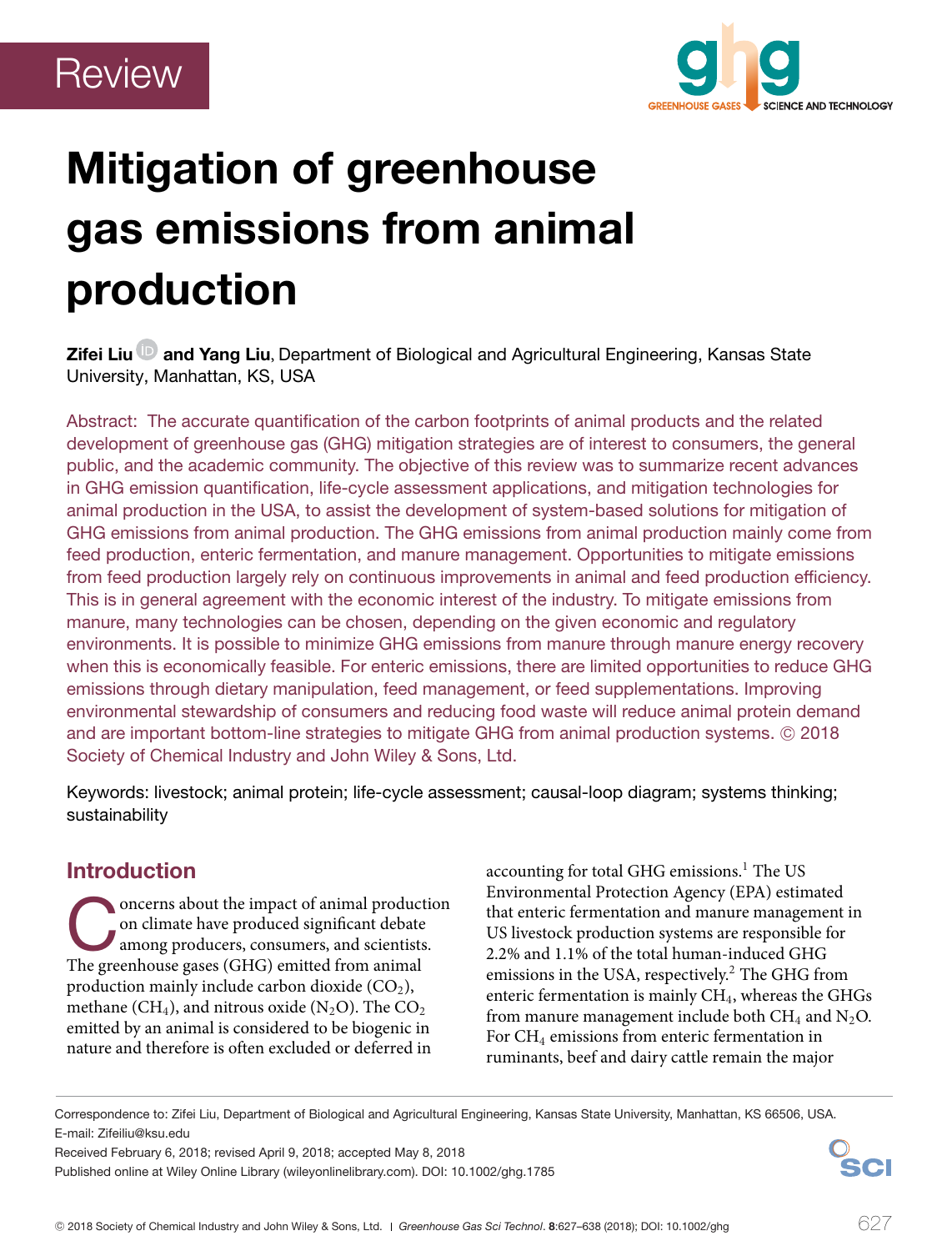contributors, accounting for 71% and 25%, respectively; for GHG emissions from manure management, dairy cattle are considered the largest contributor (46.7%), followed by swine (31.2%), beef cattle (15%), and poultry  $(6.1\%)^2$ 

The carbon footprint (CF) measures the impact of a product or activity on the environment. The CF for animal production resulting from life-cycle assessment (LCA) includes not only direct GHG emissions on the farm but also indirect GHG emissions for the whole life cycle of animal production, including emissions associated with feed production, transportation, product processing, packaging, distribution, retail, and consumer waste. The Food and Agriculture Organization of the United Nations (FAO) attempted a rough LCA and announced that 18% of human-induced GHG emissions come from livestock.<sup>3</sup> The FAO estimation was discredited by other researchers based on the argument that the value was based on inappropriate or inaccurate scaling of predictions, and an equally holistic approach was not used for other sectors such as transportation.<sup>4</sup> The estimation of the real contribution of animal production to GHG emissions remains highly uncertain.

Accurate quantification of CF of animal products and the development of GHG mitigation strategies are therefore of interest for the academic community as well as the consumers. A breakdown of CF by life-cycle stage and comparing CFs by species, and the use of systems thinking, may provide critical information about decision-making processes for the mitigation of GHG emissions from animal production. The objective of this review was to summarize recent advances in GHG emission quantifications, LCA applications, and mitigation technologies for animal production in the USA, to assist in the development of system-based solutions for mitigation of GHG emissions from animal production.

## **How much is emitted?**

## **Emission from enteric fermentation**

Enteric  $CH_4$  emissions are produced by ruminants as a result of the microbial breakdown of carbohydrates in the rumen. Typical rumen gases include  $66\%$  CO<sub>2</sub> and 27%  $\rm CH_4.^5$  The quantity of  $\rm CH_4$  produced depends on the type of digestive tract, age, and weight of the animal, and the quality and quantity of the feed consumed. As it represents an unproductive loss of

dietary energy, one of the predominant enteric CH4 emission estimation procedures is driven by first estimating daily gross energy intake (GEI) by individual animals and then multiplying it by an estimate of the methane conversion factor  $Y_m$ .<sup>6</sup>

$$
EF_e = GEI \cdot Y_m / 55.65 \tag{1}
$$

In which,  $EF_e$  is enteric CH<sub>4</sub> emission factor, kg CH<sub>4</sub>/ head/year; GEI is gross energy intake, MJ/head/year;  $Y<sub>m</sub>$  is enteric CH<sub>4</sub> conversion factor, expressed as percentage of gross energy in feed converted to  $CH_4$ ; the factor 55.65 MJ/kg  $CH<sub>4</sub>$  is the energy content of  $CH_4$ . Equation (1) is used to estimate enteric  $CH_4$ emissions in the Intergovernmental Panel on Climate Change (IPCC) Tier 2 approach, $6$  which has been recognized to have the best prediction accuracy for a collection of individual data when comparing with eight other enteric  $CH_4$  prediction equations used in whole-farm GHG models.<sup>7</sup>

Based on Eqn (1), the higher the feed intake, the higher the  $CH_4$  emission; although emission is also affected by the composition of the diet. Using highly digestible feed can result in lower feed intake and thus lower emissions. Gross energy intake can be converted to dry matter intake (DMI) by dividing it with the energy density of the feed, typically 18.45 MJ/kg of dry matter in cattle feed.<sup>8</sup> A typical  $Y_m$  value of 6.5% corresponds to 21.4 g CH<sub>4</sub> kg<sup>-1</sup> DMI. Typical daily DMI is 2 to 3% of the body weight of the cattle. For high-producing dairy cattle, the daily DMI may exceed 4% of body weight.<sup>6</sup> The forage-to-concentrate ratio of the diet profoundly affects the energy intake of animals.<sup>9</sup> Default values of  $Y_m$  in IPCC<sup>6</sup> are 3% for feedlot cattle that are fed diets contains 90% or more concentrates, and 6.5% for dairy cattle that are fed more forage and less concentrates, and for other cattle that are primarily fed low quality crop residues and byproducts. Literature values for  $Y_m$  depends on several interacting feed and animal factors, and range from 2% to 11% of GEI. Liu *et al.*<sup>10</sup> conducted a meta-analysis on  $Y_m$  from different cattle and feed combinations and found that lower forage-to-concentrate ratios were associated with higher digestibility and lower  $Y_m$ . For grazing cattle, feed digestibility is affected by stage of maturity, forage species, and environmental conditions.<sup>11,12</sup> Increased forage digestibility is expected to decrease  $Y_m$ .<sup>13</sup> Higher  $Y_m$  for grazing cattle as compared with housed cattle was observed as grazing cattle generally had lower feed digestibility than most housed cattle.<sup>10</sup>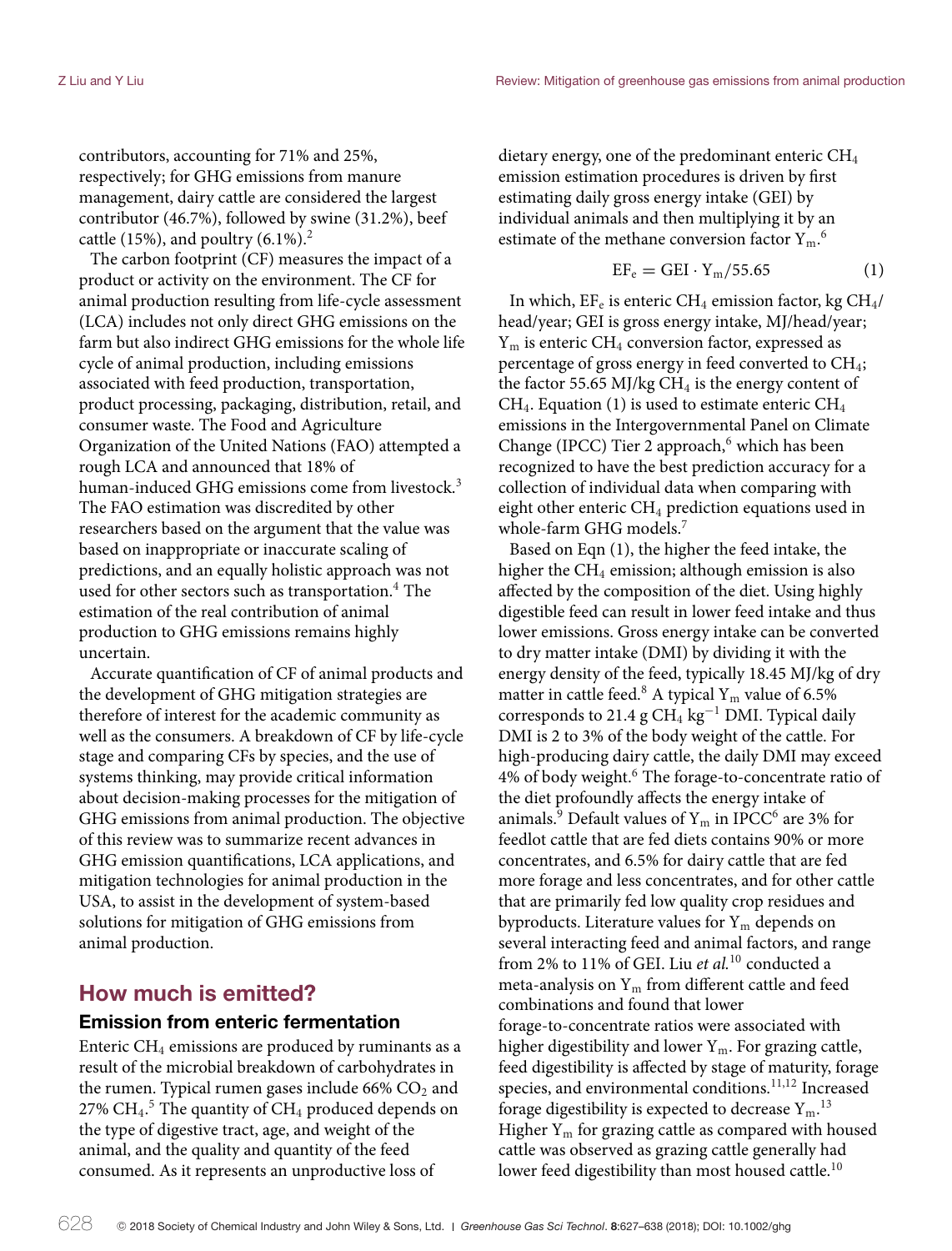Increasing feed intake may also decrease  ${\rm Y_m}.^{\rm 14-17}$ However, due to the complex interaction, a clear relationship among feed intake, feed digestibility, and  $Y<sub>m</sub>$  has not been established. The relationship is clearer when the  $CH_4$  conversion factor is expressed on a digestible energy basis. It has been demonstrated that increasing feed intake and feed digestibility can reduce  $CH<sub>4</sub>$  conversion factor on a digestible energy basis, and thus have the potential to decrease the  $CH_4$  emission per unit of digestible feed intake or animal product.<sup>10</sup>

#### **Emission from manure management**

Manure management CH<sub>4</sub> emissions are produced from decomposition of manure under anaerobic conditions during storage and treatment. The quantity of CH4 produced depends on the amount of manure and the portion of the manure that decomposes anaerobically. The manure management  $CH<sub>4</sub>$  emission factor can be calculated based on the quality and quantity of the excreted volatile solid (VS) and the manure management CH<sub>4</sub> conversion factor (MCF), which depends on how manure is managed.<sup>6</sup>

 $EF_m = VS \cdot 365 \cdot B_o \cdot MCF \cdot 0.67$  (2)

In which  $EF_m$  is the manure management  $CH_4$ emission factor, kg CH4/head/year; VS is the daily excreted volatile solid, kg/head/day;  $B_0$  is the maximum methane producing capacity of manure,  $m^3$ /kg of VS; MCF is the manure management CH<sub>4</sub> conversion factor, the percentage of VS actually converted to  $CH_4$  compared to  $B_0$ ; the factor 0.67 kg/m<sup>3</sup> converts m<sup>3</sup> CH<sub>4</sub> to kg CH<sub>4</sub>. Manure VS depends on feed intake and digestibility; typical VS in the USA is 5.4 and 2.4 kg/head/day for dairy cow and beef cattle respectively.  $B_0$  varies by species and diet; a typical  $B_0$  in the USA is 0.24 and 0.19 m<sup>3</sup>/kg of VS for dairy cow and beef cattle respectively.<sup>6</sup> The MCF depends on the manure management system, temperature, and retention time of the storage unit. The MCF for liquid manure systems (lagoons, tanks) is much larger than that for dry manure systems (stacks, piles) as liquid systems tend to have more anaerobic conditions and thus produce more  $CH<sub>4</sub>$ . The MCF is 50 to 80% for anaerobic lagoons and 2 to 5% for dry manure, solid storage.<sup>6</sup> Higher MCFs are also associated with higher temperatures and longer retention times in the storage unit.

Most of the nitrogen (N) loss from manure is in the form of ammonia ( $NH<sub>3</sub>$ ) but a small part of N loss is in the form of  $N_2O$  and mono-nitrogen oxides ( $NO_x$ ). Direct  $N<sub>2</sub>O$  emissions occur via combined nitrification and denitrification of N contained in manure. Oxidized forms of N are first formed through nitrification with a sufficient supply of oxygen, and then transformed to  $N<sub>2</sub>O$  through denitrification in an anaerobic environment. For uncovered anaerobic lagoon or liquid/slurry, direct  $N_2O$  emissions are negligible, while N loss as direct  $N_2O$  is estimated to be 2%, 0.5%, and 0.5% of manure N for dry lots (including feedlots), solid storage, and liquid/slurry with crust cover, respectively.<sup>18</sup> Indirect N<sub>2</sub>O emissions result from other forms of N loss from manure. About 1% of N loss in the forms of  $NH_3$  and  $NO_x$  can be accounted as indirect  $N_2O$  emissions.

Agricultural soils receiving animal manure are also an important source of  $N_2O$  emissions. Literature values for  $N_2O$  emissions<sup>19–21</sup> after manure land application generally agreed with the IPCC default  $N_2O$  emission factor for managed soil (1%),<sup>6</sup> while the C to N ratio of the soil amendments, precipitation, soil texture and drainage are main sources of variations.<sup>19</sup>

## **Average emission factors**

The average CH<sub>4</sub> and  $N_2O$  emission factors for animal production in the USA were estimated based on data from  $EPA<sup>2</sup>$  and IPCC,<sup>6</sup> and were expressed in  $CO_2$ -equivalent units ( $CO_2$ e) by multiplying the amount of  $CH_4$  and  $N_2O$  by their respective global warming potential (GWP) for better comparison (Table 1). The 100-year GWP of  $CH_4$  and  $N_2O$  is 25 and 298 times that of  $CO_2$ , respectively.<sup>22</sup> Average enteric emission factors were based on average annual conditions, on net energy estimates, and feed characteristics of various animal types, and average manure management emission factors were decided by the manure distribution among different waste management systems. For beef cattle, horses, sheep, and goats, enteric emissions account for the majority of their GHG emissions. Dairy cattle have more enteric emissions due to more GEI and lower digestibility compared with feedlot animals. Nevertheless, for dairy cattle, GHG emissions from manure are equally important as enteric emissions due to the wide use of liquid manure systems. For swine and poultry, enteric emissions are minimum and GHG emissions from manure deserve the most attention.

The emission factors per gallon of milk produced from dairy cow enteric fermentation have declined in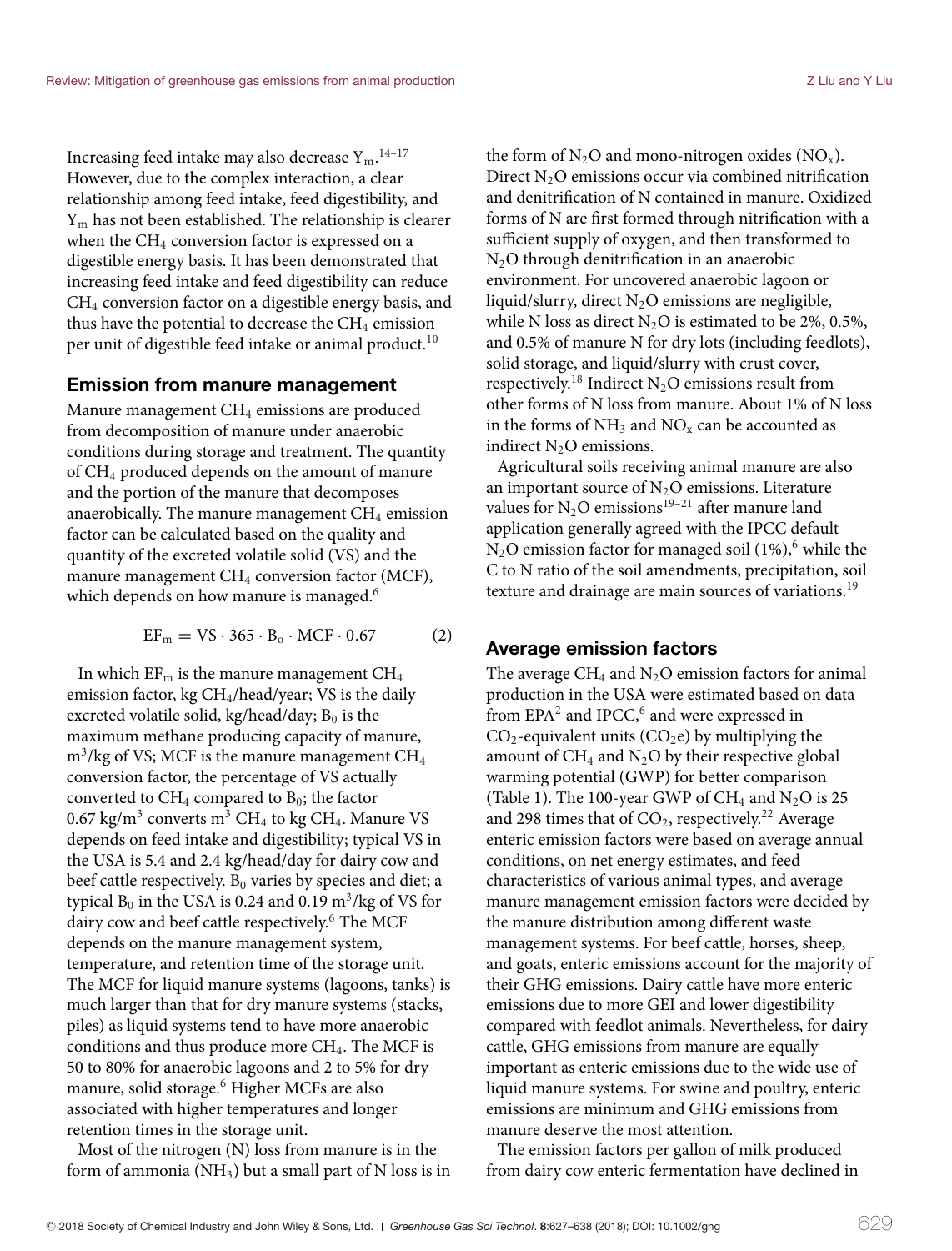#### **Table 1. Average GHG emission factors for animal production.**

|               | GHG emission factors (kg CO <sub>2</sub> e/head/year) |                                   |                  |       |
|---------------|-------------------------------------------------------|-----------------------------------|------------------|-------|
|               | Enteric<br>fermentation <sup>a</sup>                  | Manure<br>management <sup>b</sup> |                  |       |
|               |                                                       |                                   |                  |       |
|               | CH <sub>4</sub>                                       | CH <sub>4</sub>                   | N <sub>2</sub> O | Total |
| Dairy cattle  | 2457                                                  | 1953                              | 434              | 4844  |
| Beef cattle   | 1575                                                  | 34                                | 93               | 1702  |
| <b>Horses</b> | 378                                                   | 57                                | 35               | 470   |
| Sheep         | 168                                                   | 12                                | 64               | 244   |
| Goats         | 105                                                   | $\overline{7}$                    | 10               | 122   |
| Swine         | 32                                                    | 302                               | 30               | 364   |
| Poultry       |                                                       | 1.3                               | 0.8              | 2.1   |

aDairy and beef cattle emission factors were calculated based on net energy estimates, feed characteristics and the  $CH<sub>4</sub>$  conversion factor for 2012 from EPA;<sup>2</sup> others are default emission factors from IPCC.<sup>6</sup>

**bCalculated based on total US emissions and livestock population** for 2012 from EPA.2

the last two decades due to improved productivity, although the emission factors per cow had a tendency to increase. From 1990 to 2012, dairy emissions increased only 6% while milk production increased 36%.<sup>23</sup> However, due to the increasing use of liquid manure systems, the national  $CH<sub>4</sub>$  emissions from manure management in dairy industries increased from 1990 to 2012 although the population of dairy cattle was relatively stable.<sup>2</sup>

# **Carbon footprint (CF) from LCA studies**

## **Beef cattle production**

Most existing beef LCA studies followed a 'cradle to farm-gate' approach and they reported CFs of feedlot finished beef production in the USA in the range of 14 to 27 CO<sub>2</sub>e per kg carcass weight.<sup>24–30</sup> The variations in CF among studies were mainly due to differences in finishing weight and time spent in the feedlot, types and amount of feed, manure handling practices, region variability, and methods used. These production systems include either three phases (cow-calf to stocker to feedlot) or two phases (cow-calf to feedlot). Existing studies agreed that the cow-calf phase contributed 67%

to 72% of the CF for the overall beef production system.25,28–30 The cow-calf phase requires the maintenance of the large number of breeding animals to produce the calves.<sup>25</sup> Breeding animals may live on the land for a full year to produce a calf, and was responsible for the majority of the CF. Around 66% of total feed consumption to produce beef was allocated to the cow-calf phase. $30 \text{ In a Canadian study, it was}$ estimated that about 84% of enteric CH<sub>4</sub> was from the cow–calf phase, mostly from mature cows.<sup>31</sup> The cow-calf phase therefore deserves significant attention when developing GHG mitigation strategies.

Enteric  $CH_4$  emissions were consistently the largest contributors to the total CF, while both manure management and feed production also make substantial contributions. The CF from feed production contributed 11% to 33% to the total CF.<sup>26,27,29</sup> In the feedlot phase, feed production was the main contributor, and may account for 60% to 79% of the CF in this phase.<sup>29</sup> Improving feed utilization could be an important strategy to reduce CF for feedlot operations.

The reported CF of grass-fed beef cattle in the USA was around 37% higher than feedlot finished beef cattle, $26,27,32$  which was partly due to longer finishing time, lower finishing weight, and higher forage diet.<sup>27</sup> A 38% reduction in CF through a shift from extensive pasture production of cattle to intensive feedlot production was reported in a Canadian study.<sup>33</sup> For grass-fed beef cattle,  $N_2O$  emission from grazed pastures was a major contributor to CF, second to enteric  $CH_4$  emission.<sup>32</sup> Better management practices in grazing systems could reduce enteric  $CH<sub>4</sub>$  emissions by as much as  $22\%$ .<sup>34</sup> For grazing systems with positive soil organic carbon sequestration potential, substantial reduction in CF may be achieved.<sup>26</sup>

A simulation of changes in beef production practices and their effect on CF estimated that the CF of beef cattle decreased 6% from 1970 to 2005, primarily due to improvement in crop productivity; however, the CF remained stable from 2005 to 2011, indicating that the negative effect of feeding of distillers grain on CF had offset the small improvement obtained through genetic improvement of corn yield.28

## **Dairy production**

A national LCA study based on data from 2007–2008 in the USA reported that the CF of milk, from farm to table, averaged 8.0 kg  $CO<sub>2</sub>e$  per gallon (2.0 kg  $CO<sub>2</sub>e$  per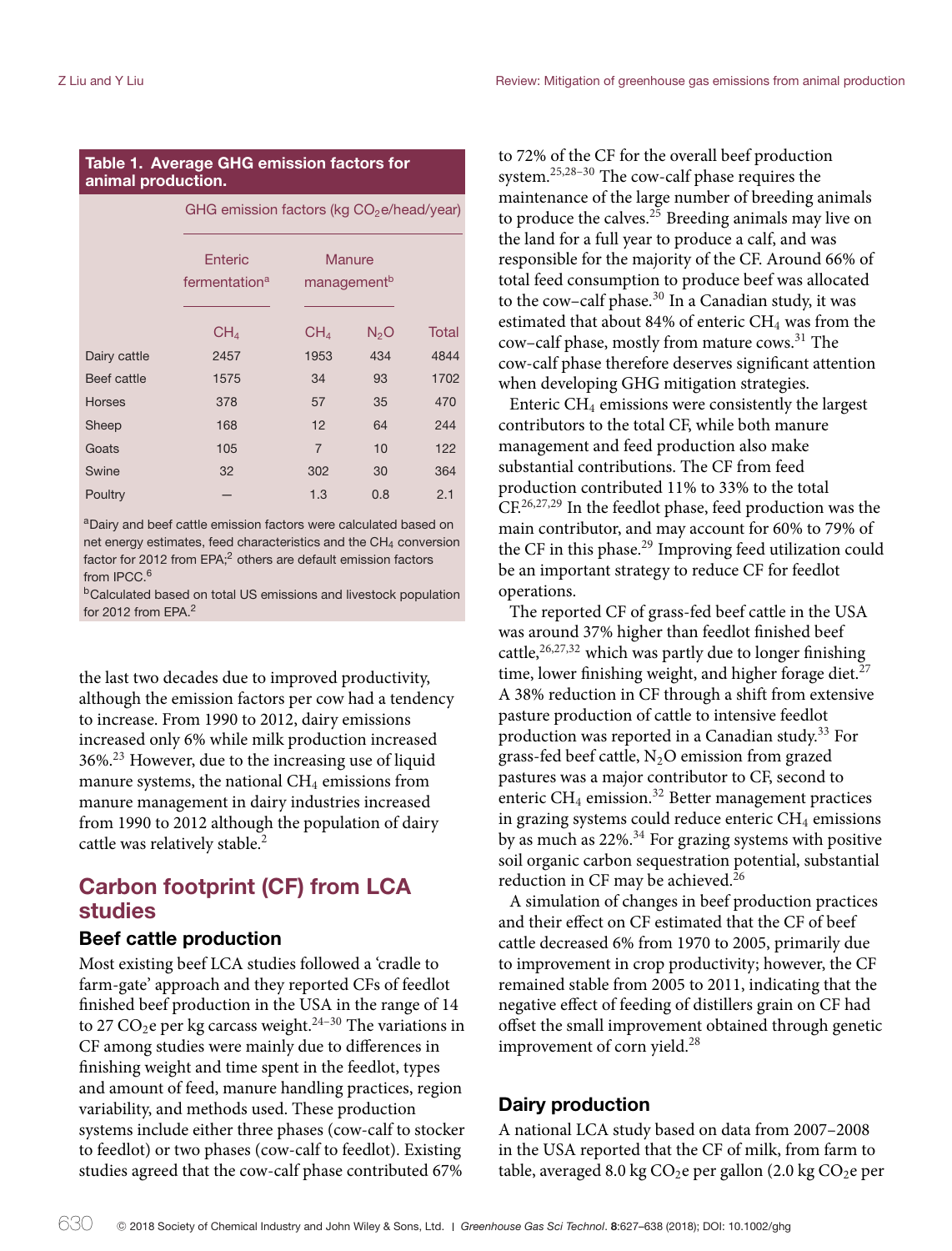kg) of milk consumed, and ranged from 6.9 to 9.4 kg  $CO<sub>2</sub>e$  per gallon of milk consumed due to regional variability.<sup>35</sup> The contribution to overall CF by supply chain was 20.3% for feed production, 51.5% for milk production, 5.7% for processing, 3.5% for packaging, 7.7% for transportation/distribution, 6.5% for retail, and 4.9% for consumers.<sup>35</sup> The study included retail and consumption losses of 12% and 20%.

Increasing milk yield per cow is a common strategy to reduce CF from milk production. The dairy system may provide both milk and byproduct beef. When allocation of CF to the byproduct beef from dairy cows is considered, increasing milk yield does not necessarily reduce the CF per kg milk.<sup>36</sup> The milk and beef systems need to be considered in an integrated approach to identify optimum mitigation strategies.

## **Swine production**

A national LCA study estimated the CF of US swine production to be 9.9 kg  $CO<sub>2</sub>e$  per kg of boneless pork consumption, and the contribution to the overall CF by supply chain was 62.1% for live animal production (9.6% for sow barn and 52.5% for nurse to finish), 5.6% for processing, 1.3% for packaging, 7.5 for retail, and 23.5% for consumers (refrigeration, cooking, and  $CH<sub>4</sub>$ from food waste in landfill).<sup>37</sup> Feed production and manure management were two major contributors, accounting for 42% and 39%, respectively, for the CF in the live animal production phase. As a comparison, 3.9 to10 kg  $CO<sub>2</sub>e$  per kg of pork product were reported in several European studies.<sup>38</sup>

## **Poultry production**

The CF of US broiler production has been estimated to be 2.5 kg  $CO<sub>2</sub>e$  per kg of edible chicken product.<sup>39</sup> The US poultry supply chain typically depends on concentrated feed production far from the poultry farm itself, and the upstream feed production, processing, and transportation account for 82% of the total CF of poultry production.<sup>39</sup> As a comparison, 3.7 to 6.9 kg  $CO<sub>2</sub>e$  per kg of edible chicken product were reported in several European studies.<sup>38</sup>

## **Summary**

The reported CFs of various activities are presented in Table 2. It should be noted that these data are from different LCA approaches and caution should be applied when comparing them. Nevertheless, it is understandable that pork and chicken have less CF

#### **Table 2. Comparison of carbon footprints (CF) of various activities.**

| Activities                                              | $CF$ (kg $CO2e$ ) | Reference                       |
|---------------------------------------------------------|-------------------|---------------------------------|
| Consuming 1 kg of beef                                  | 18.8              | Roop et al., 2014 <sup>29</sup> |
| Consuming 1 kg of boneless<br>pork                      | 9.9               | Thoma et al., $2011^{37}$       |
| Consuming 1 gallon of milk                              | 8.0               | Thoma et al., $2013^{35}$       |
| Consuming 1 kg of chicken                               | 2.5               | Prlletier, 2008 <sup>39</sup>   |
| Driving a car and consuming<br>1 gallon of gasoline     | 9                 | Walser, 201340                  |
| Consuming 1 kWh electricity<br>that generated from coal | 0.9               | WNA, 2011 <sup>41</sup>         |

than beef due to the facts that they produce less  $CH_4$ and require less feed and less breeding stock per kg of meat produced.<sup>38</sup>

# **Strategies and technologies for GHG mitigation**

Animal production is a complex and dynamic system. Systems thinking is needed to understand the dynamic complexity of the system and to identify the leverage points for sustainable change. Figure 1 is a causal-loop diagram (CLD) that provides a visual representation of dynamic interrelationships in the animal production system and its effects of on GHG emissions. In Figure 1, the letter 'B' represents a balancing feedback loop; arrows represent the causal direction of influence between variables; '+' represents two variables that change in the same direction; '−' represents two variables that change in the opposite direction.

Animal production is increasing with the ever-increasing human population. Land use for feed and feed production is generally in balance with animal production through dynamic changes in feed price, and feed production is ultimately limited by the availability of feed land. Increasing feed prices has resulted in continuous improvement in feed production efficiency and animal production efficiency. In Fig. 1, it is clear that improvements in production efficiency are the major opportunities to affect positively the balance among feed land use, feed production, and animal production. Improving feed production efficiency can reduce feed land use per unit of feed production. Improving animal production efficiency can reduce feed required per unit of animal production. Improving productivity therefore does not contradict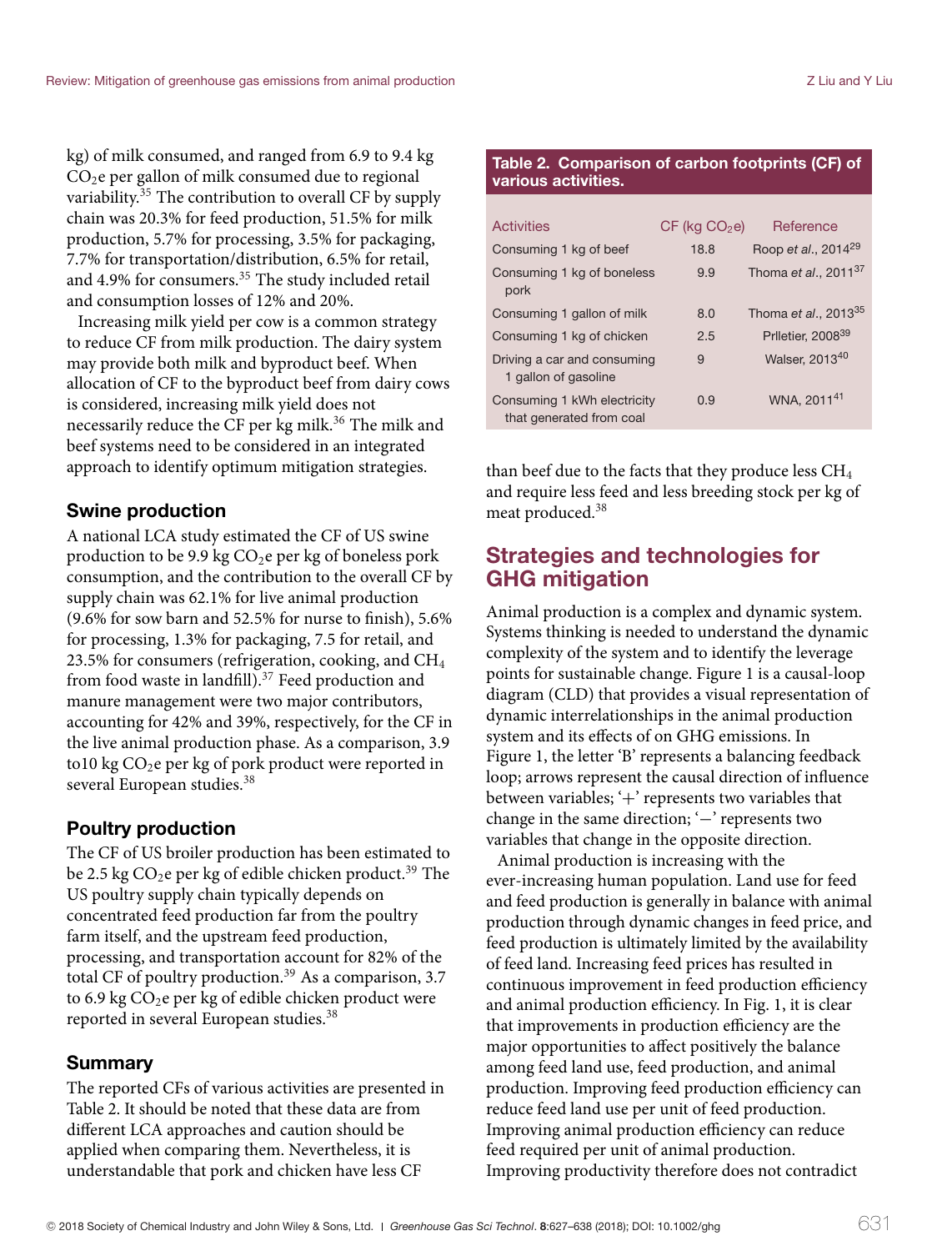

Figure 1. Causal loop diagram on effects of animal production on GHG emissions (inspired by the USDA multi-state project S1032).<sup>42</sup>

but instead is a major contributor towards the mitigation of GHG emissions from feed production. For GHG emissions from manure, solutions include prevention of manure from entering an anaerobic state, while the ultimate solution is manure energy recovery through the capture and use of biogas. However, the adoption of manure energy recovery is limited by barriers in technology cost, which may be affected by regulatory compliance requirements and economics of manure transportation/application, and will ultimately be decided by land capacity for accepting manure. The emission factors (emissions per head) for GHG from enteric fermentation are relatively stable. Improving consumer stewardship, reducing food waste and thus reducing animal protein demand are always a practical and bottom-line strategy for mitigating GHG from enteric emissions.

## **Mitigating enteric emissions**

Other than reducing animal protein demand, many strategies have been proposed to mitigate GHG from enteric emissions by reducing emissions per kg of meat produced. Most of the mitigation strategies were based on dietary manipulation, feed management or feed supplements, and they are summarized in Table 3.

As previously mentioned, increasing feed intake and feed digestibility can both reduce  $CH_4$  conversion factor on a digestible energy basis. This can be achieved by increasing the proportion of concentrate in feed.<sup>10</sup> Improved forage quality in forage-based diets can also result in increased feed intake and feed digestibility. Concentrates or high-quality forage generally provide more digestible nutrients, and thus increase animal productivity, <sup>67,68</sup> resulting in lower GHG emissions per animal product. Feed processing can also be an effective mitigation practice through its effect on feed digestibility. Dietary supplementation with fat is a potential mitigation strategy, but the long-term effects have not been well established and there are challenges to identify fat sources in a cost-effective manner. High oil byproduct feeds, such as distiller's grains, may be an economically feasible alternative to fat supplementation but their higher fiber content needs to be evaluated to avoid counteracting the GHG mitigating effect, depending on diet composition.<sup>69</sup> Supplementation with tannins or nitrates has also been reported to be effective. Other attempts in modification of rumen function have had very little success for sustained reduction in enteric  $CH<sub>4</sub>$ .<sup>70</sup>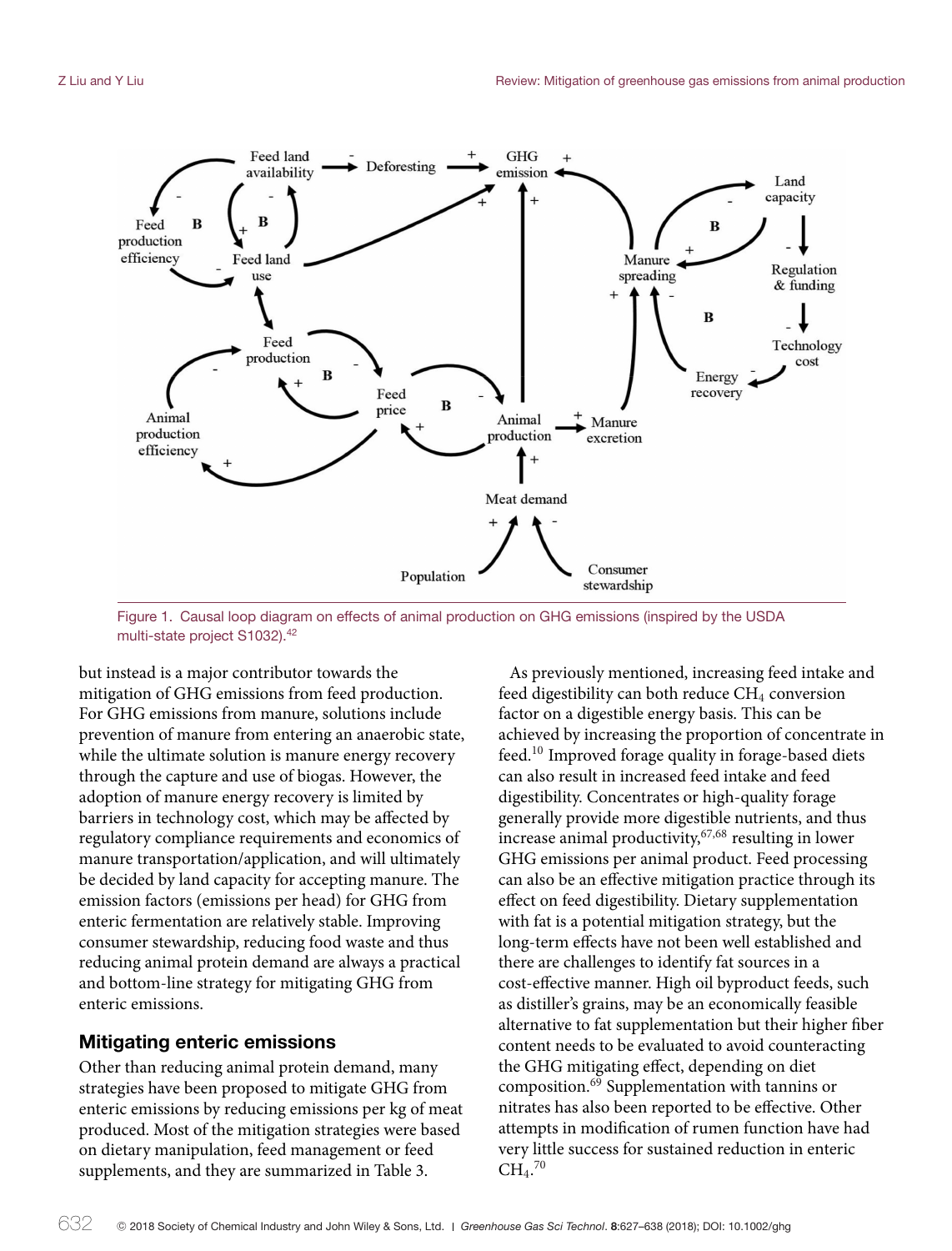#### **Table 3. Strategies and technologies for mitigating enteric GHG emissions.**

| Strategies and technologies                        |                 | <b>References</b>                                                                                                                                                                                                                                                         | <b>Notes</b>                                                                                                                            |
|----------------------------------------------------|-----------------|---------------------------------------------------------------------------------------------------------------------------------------------------------------------------------------------------------------------------------------------------------------------------|-----------------------------------------------------------------------------------------------------------------------------------------|
| Increasing proportion of<br>concentrate in<br>feed |                 | Lovett et al., 2003; <sup>43</sup> Sauvant & Giger-Reverdin,<br>$2009;^{17}$ McGeough et al., 2010; <sup>44</sup> Aguerre et al.,<br>2011:45 Liu et al., 2017 <sup>10</sup>                                                                                               | Caution must be taken to prevent negative effects<br>on fiber digestibility and potential loss of<br>animal $46$                        |
| Improving forage quality                           |                 | Archimède et al., 2011; <sup>47</sup> Sun et al., 2012; <sup>48</sup><br>Doreau et al., 2014; <sup>49</sup> Liu et al., 2017 <sup>10</sup>                                                                                                                                | Corn and legume silages have an advantage over<br>grass silage, and effective preservation will<br>improve silage quality <sup>13</sup> |
| Feed processing                                    |                 | Hales <i>et al.</i> , $2012^{50}$                                                                                                                                                                                                                                         | Additional energy cost may counteract GHG<br>mitigating effect                                                                          |
| Feed<br>supplements                                | Dietary fats    | Giger-Reverdin et al., 2003; <sup>51</sup> Eugène et al.,<br>2008; <sup>52</sup> Beauchemin et al., 2009; <sup>53</sup> Grainger<br>et al., 2010; <sup>54</sup> Moate et al., 2011; <sup>55</sup> Grainger &<br>Beauchemin. 2011: <sup>56</sup> Patra, 2013 <sup>57</sup> | Caution must be taken to prevent potential<br>negative effects on animal productivity <sup>58,59</sup>                                  |
|                                                    | <b>Tannins</b>  | Sliwinski et al., 2002; <sup>60</sup> Jayanegara et al., 2012; <sup>61</sup><br>Goel and Makkar, 2012 <sup>62</sup>                                                                                                                                                       | May reduce nutrient absorption when dietary<br>crude protein is inadequate <sup>63</sup>                                                |
|                                                    | <b>Nitrates</b> | Leng, 2008; <sup>64</sup> Van Zijderveld et al., 2011; <sup>65</sup><br>Hulshof et al., 2012 <sup>66</sup>                                                                                                                                                                | Caution must be taken for potential toxicity and<br>gradual adaptation of the animal <sup>64</sup>                                      |
|                                                    |                 |                                                                                                                                                                                                                                                                           |                                                                                                                                         |

Based on the LCA results, the majority of enteric CH4 was from breeding stock in the cow–calf phase. When considering mitigation of enteric GHG emissions, breeding stock should be given the first priority. The largest reductions are achieved when mitigation practices target breeding animals.<sup>71</sup> In addition to the strategies and technologies summarized in Table 3, genetic selection could be another potential strategy to improve feed efficiency and to mitigate enteric GHG emissions.72 Liu *et al.*<sup>10</sup> demonstrated that breed of cattle may affect CH<sub>4</sub> emissions. Thai native, Brown Swiss, and Brahman cattle had higher  $Y_m$  than Holstein cattle; and Nellore cattle had lower  $Y_m$  than Holstein cattle.

#### **Mitigating emissions from manure**

Major strategies and technologies for mitigating the GHG emissions from manure are summarized in Table 4.

Optimizing the animal diet to improve N use efficiency and reduce excreted N is effective to reduce manure  $NH_3$  and indirect  $N_2O$  emissions, although the effects on direct  $N_2O$  emissions were not consistent in the literature.<sup>95-97</sup> The choice of manure management systems has a significant effect on GHG emissions. Greenhouse gas emissions from anaerobic liquid manure systems (lagoons, tanks) are larger than from dry manure systems (stacks, piles). Manure treatment for dairy and swine operations deserve more attention due to the wide use of liquid manure systems.

Composting and use of storage cover are two common practices that can be used to mitigate GHG emissions in addition to the benefit of odor control during manure storage. Reducing storage time,<sup>98</sup> reducing manure temperature,<sup>99</sup> and preventing anaerobic conditions100 all help to minimize GHG emissions. Manure acidification may reduce  $CH_4$  and  $NH_3$ emissions,<sup>101</sup> but it might increase  $H_2S$  emissions as well as  $N_2O$  emissions following land application.<sup>91</sup> Biofilters can be effective to reduce  $CH_4$  and  $NH_3$  from mechanically ventilated animal housing; however, careful management is required to mitigate  $N_2O$  and the overall GHG emissions.102,103 Optimization of the manure application method has been shown to control the amount of N available for nitrification and denitrification in soil, to promote the aerobic metabolic path and reduce CH<sub>4</sub> emission from land application.<sup>104</sup> Use of cover crops could also be an effective tool for GHG mitigation through improved soil quality, enhanced soil organic C sequestration, and reduced use of N fertilizers.<sup>92,105,106</sup>

Anaerobic digestion (AD) with combustion of the biogas produced is probably the most effective end-of-pipe method for mitigation of GHG emissions from manure. Compared to conventional manure-management practices, an AD system usually costs more to install and manage but it can also generate additional revenue. Whether an AD system is feasible for a livestock operation depends on type and scale of the operation, how the manure is handled, the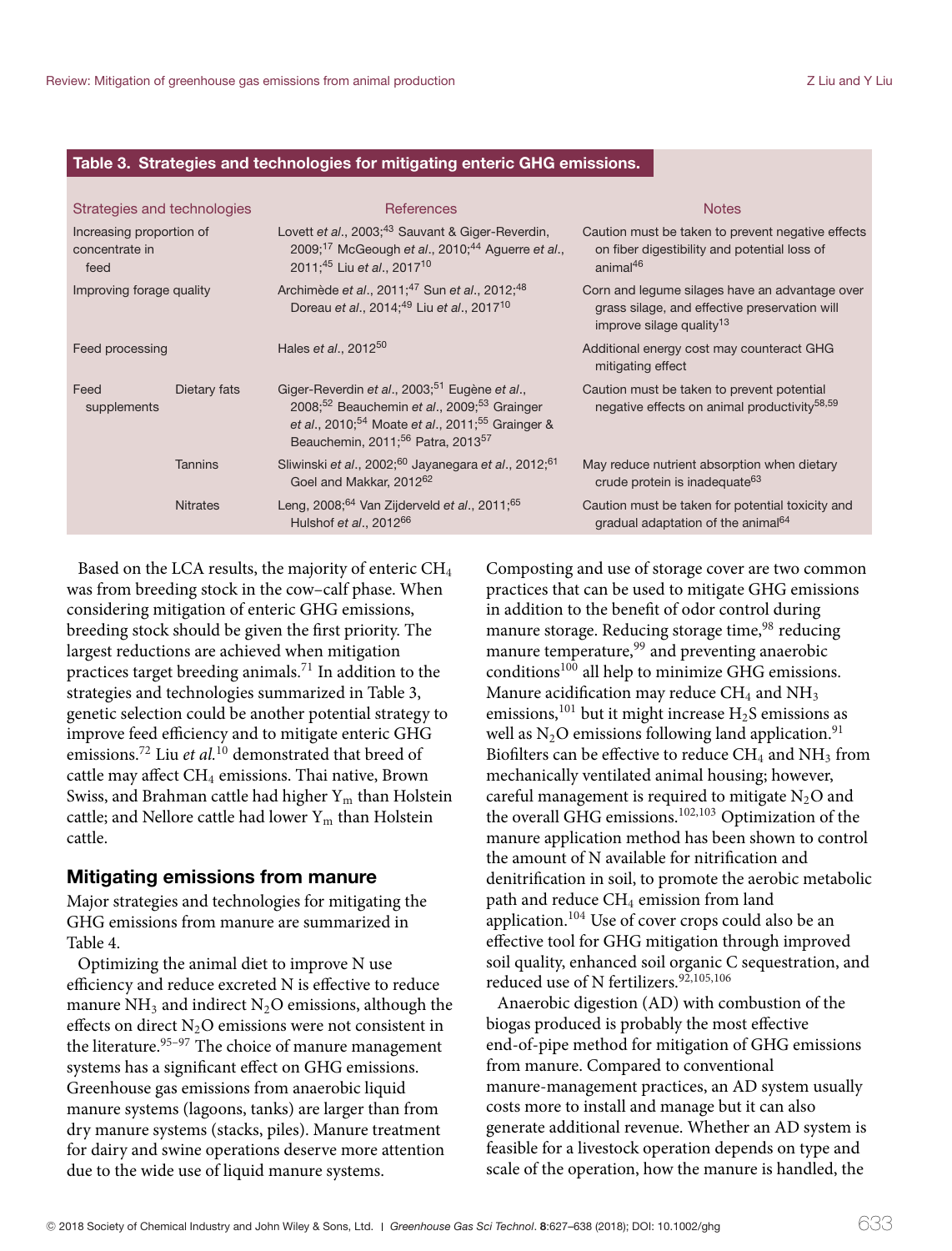#### **Table 4. Strategies and technologies for mitigating GHG emissions from manure.**

|                           | Strategies and technologies                    | <b>References</b>                                                                                                                           | <b>Notes</b>                                                                                                                                                                                                                                                    |
|---------------------------|------------------------------------------------|---------------------------------------------------------------------------------------------------------------------------------------------|-----------------------------------------------------------------------------------------------------------------------------------------------------------------------------------------------------------------------------------------------------------------|
| dietary<br>protein        | Reduce N excretion by reducing                 | Külling et al., $200173$ Velthof et al., $200574$                                                                                           | Caution must be taken to prevent potential<br>negative effects on animal performance <sup>75</sup>                                                                                                                                                              |
| Manure<br>treatment       | Composting                                     | Thompson et al., 2004; <sup>76</sup> Brown et al., 2008; <sup>77</sup><br>Jiang et al., 2011; <sup>78</sup> Park et al., 2011 <sup>79</sup> | Depending on composting intensity, NH <sub>3</sub> losses<br>during manure composting can be significant <sup>80</sup>                                                                                                                                          |
|                           | Storage cover                                  | Guarino et al., 2006; <sup>81</sup> VanderZaag et al., 2008 <sup>82</sup>                                                                   | Semipermeable covers can reduce $NH_3$ , $CH_4$ , and<br>odor emissions, but they could increase $N2O$<br>emissions <sup>83</sup>                                                                                                                               |
|                           | Anaerobic<br>digestion with<br>biogas recovery | Liu, 2015; <sup>84</sup> Roos et al., 2004; <sup>85</sup> Clemens et al.,<br>2006; <sup>86</sup> Prapaspongsa et al. 2010 <sup>87</sup>     | Require high initial costs and careful maintenance,<br>and therefore, may not be economically feasible<br>for small operations <sup>84</sup>                                                                                                                    |
| for<br>manure application | Improved timing and techniques                 | Nyakatawa et al., 2011; <sup>88</sup> Powell et al. 2011; <sup>89</sup><br>Dell et al., 2011 <sup>90</sup>                                  | Wet soils tend to promote $N2O$ emissions and<br>avoiding application before a rain can avoid<br>spikes in emission. Subsurface injection reduce<br>$NH3$ and CH <sub>4</sub> emissions but can result in<br>increased N <sub>2</sub> O emissions <sup>91</sup> |
| conservation practices    | Use cover crops and other soil                 | Christopher and Lal, 2007; <sup>92</sup> Petersen et al.,<br>2011; <sup>93</sup> Garland et al., 2011 <sup>94</sup>                         | Cover crops can reduce $N_2O$ production, but the<br>results on overall GHG emissions were not<br>consistent <sup>91</sup>                                                                                                                                      |

frequency of manure collection, the potential uses for the recovered biogas, and the local market for the end products. Smaller operations may make AD feasible through special design, such as including co-digestion of manure and other organic substrates such as food waste.<sup>84</sup>

Maurer *et al.*<sup>107</sup> provided a comprehensive review and performance data for technologies to mitigate air pollutants (including GHG) from animal housing and manure management, and the data indicated the tradeoffs associated with different mitigation strategies and the importance of a holistic approach for mitigating emissions of both GHG and other air pollutants.

#### **Mitigating emissions from feed production**

The GHG emissions from animal feed production contributed 11% to 33% to the CF of beef cattle, 26,27,29 20.3% to CF of dairy cattle,  $35$  and 26% to CF of swine.  $37$ Avoiding feed waste and improving feed efficiency are obvious choices for the mitigation of GHG emissions from feed production. Continuous improvements in feed production efficiency may reduce feed land use per unit of feed production, and improvements in animal production efficiency may reduce feed required per unit of animal production. They both represent

very good opportunities for mitigation GHG emissions from animal feed production.

## **Conclusion**

Providing animal protein to the world's growing population with a smaller CF is a big challenge. The reduction of GHG emissions for animal production may be achieved by a combination of reducing emissions per head and reducing the population of animals. Animal production is a complex system, and systematic approaches should be considered when developing GHG mitigation strategies. The GHG emissions from animal production mainly come from feed production, enteric fermentation, and manure management. Opportunities to mitigate emissions from feed production largely rely on continuous improvements in feed and animal production efficiency. This is in general agreement with the economic interest of the food industries. Many technologies can be chosen to mitigate emissions from manure, depending on the economic and regulatory environments. It is possible to minimize GHG emissions from manure through manure energy recovery when economic feasibility is achieved. For enteric emissions, there are limited chances to reduce the methane conversion factor through dietary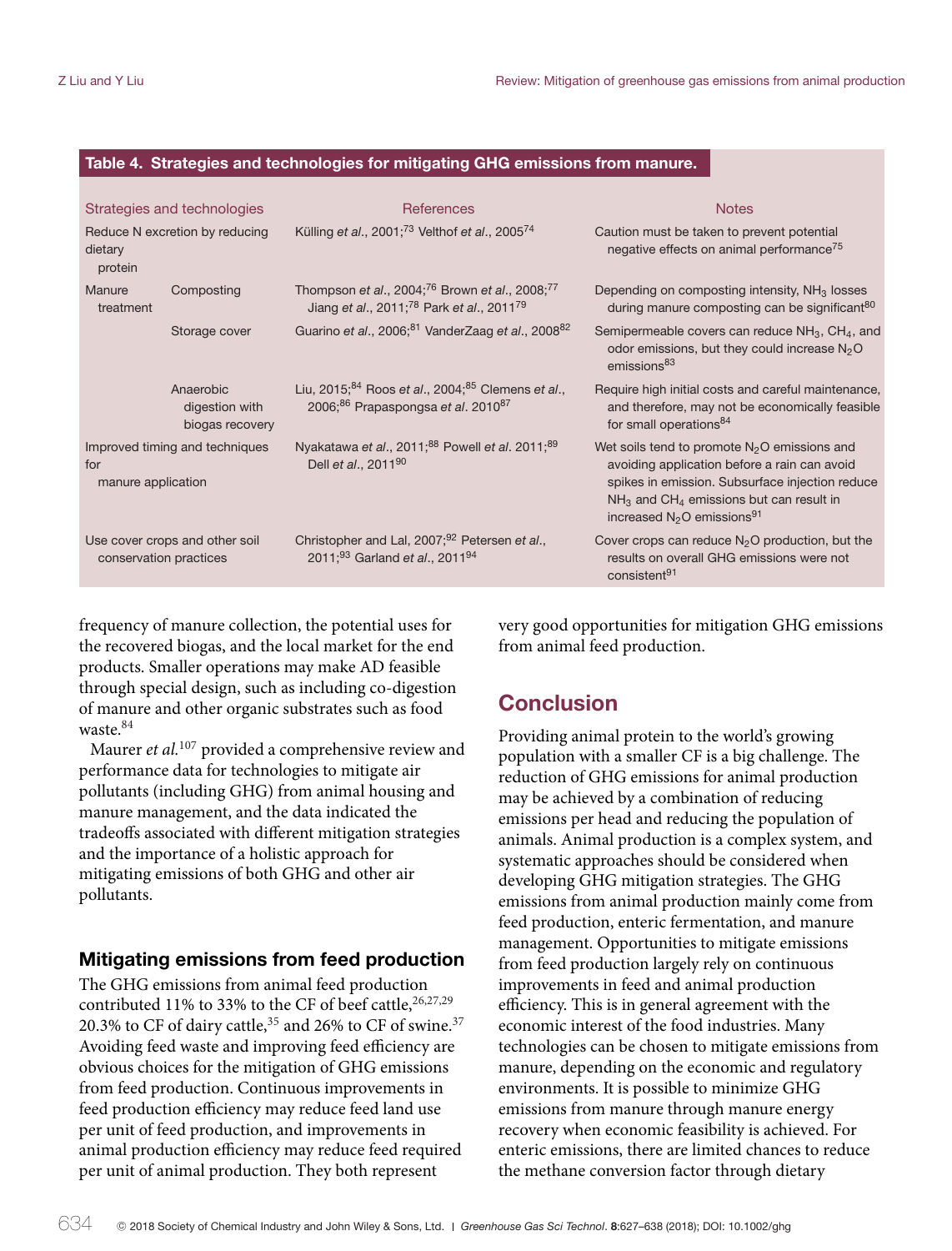manipulation, feed management, or feed supplementation. Improving environmental stewardship of consumers, reducing food waste, and thus reducing animal protein demand and animal population are critical bottom-line strategies for mitigating GHG from animal production systems.

## **Acknowledgements**

Part of this study was supported by the 2017 Summer Scholars Program from the Beef Cattle Institute (BCI) at Kansas State University. This is contribution no. 18-305-J of the Kansas Agricultural Experiment Station.

#### **References**

- 1. EPA, Deferral for  $CO<sub>2</sub>$  Emissions from Bioenergy and Other Biogenic Sources under the Prevention of Significant Deterioration (PSD) and Title V Programs. US Environmental Protection Agency. Washington, DC (2011).
- 2. EPA, Inventory of US Greenhouse Gas Emissions and Sinks: 1990–2012. US Environmental Protection Agency. Washington, DC (2014).
- 3. Steinfeld H, Gerber P, Wassenaar TD, Castel V and De Haan C, Livestock's long shadow: environmental issues and options. Food and Agriculture Organization. Rome, Italy. ISBN 978-92-5-105571-7 (2006).
- 4. Pitesky ME, Stackhouse KR and Mitloehner FM, Clearing the air: livestock's contribution to climate change. Adv Agron **103**:1–40 (2009).
- 5. Sniffen CJ and Herdt HH, Preface. Veterinary Clinics of North America: Food Animal Practice. **7**(2). WB Saunders Company, Philadelphia, PA. ISSN 0749-0720 (1991).
- 6. IPCC, Guidelines for National Greenhouse Gas Inventories, Vol. 4: Agricultural, Forestry and Other Land Use. Intergovernmental Panel on Climate Change. IGES. Japan (2006).
- 7. Ellis JL, Bannink A, France J, Kebreab E and Dijkstra J, Evaluation of enteric methane prediction equations for dairy cows used in whole farm models. Global Change Biol **16**(12):3246–3256 (2010).
- 8. CSIRO, Nutrient Requirements of Domesticated Ruminants. CSIRO, Melbourne, Australia (2007).
- 9. NRC, Nutrient Requirements of Dairy Cattle, 7th ed. National Research Council, Washington, DC (2001).
- 10. Liu Z, Liu Y, Shi X, Wang J, Murphy JP and Maghirang R, Enteric methane conversion factor for dairy and beef cattle: Effects of feed digestibility and intake level. Trans ASABE. **60**(2):459–464 (2017).
- 11. West JW, Factors which influence forage quality and effectiveness in dairy rations. Proceedings of the Western Canadian Dairy Seminar, University of Alberta, Edmonton, Alberta, Canada (1998).
- 12. Bruinenberg MH, Valk H, Korevaar H and Struik PC, Factors affecting digestibility of temperate forages from seminatural grasslands: a review. Grass Forage Sci **57**(3):292–301 (2002).
- 13. Hristov AN, Oh J, Firkins JL, Dijkstra J, Kebreab E, Waghorn G et al., Special topics – Mitigation of methane and nitrous

oxide emissions from animal operations: I. A review of enteric methane mitigation options. J Animal Sci **91**(11):5045–5069 (2013).

- 14. Diarra B, Net energy value of soybean hulls as feed for sheep. PhD dissertation, Colorado State University, Fort Collins, CO (1994).
- 15. Kujawa MA, Energy partitioning in steers fed cottonseed hulls or sugar beet pulp. PhD dissertation, Colorado State University, Fort Collins, CO (1995).
- 16. Johnson KA and Johnson DE, Methane emissions from cattle. J Animal Sci **73**(8):2483–2492 (1995).
- 17. Sauvant D and Giger-Reverdin S, Modelling of digestive interactions and methane production in ruminants. INRA Prod Anim **22**(5):375–384 (2009).
- 18. EPA, Final Rule: Mandatory Reporting of Greenhouse Gases. Federal Register/Vol.74, No. 209. U.S. Environmental Protection Agency. Washington, DC (2009).
- 19. Charles A, Rochette P, Whalen JK, Angers DA, Chantigny MH and Bertrand N, Global nitrous oxide emission factors from agricultural soils after addition of organic amendments: A meta-analysis. Agric Ecosyst Environ **236**:88–98 (2017).
- 20. Liu Z and Powers W, Meta-Analysis of Greenhouse Gas Emissions from Swine Manure Land Application. Dallas, Texas, 29 July–1 August 2012. American Society of Agricultural and Biological Engineers. Paper No. 121338478 (https://doi.org/10.13031/2013.41918) (2012).
- 21. Maurer DL, Koziel JA and Bruning K, Field scale measurement of greenhouse gas emissions from land applied swine manure. Front Environ Sci Eng **11**(3):1 (2017).
- 22. IPCC, Section 2.10. Global warming potentials and other metrics for comparing different emissions, in Climate Change 2007: The Physical Science Basis. Contribution of Working Group I to the Fourth Assessment Report of the Intergovernmental Panel on Climate Change, ed. by Solomon S, Qin D, Manning M, Chen Z, Marquis M, Averyt K et al. Cambridge University Press, Cambridge, pp. 94–127 (2007).
- 23. USDA, Quick Stats: Agricultural Statistics Database. National Agriculture Statistics Service, US Department of Agriculture. Washington, DC. (2013).
- 24. Phetteplace HW, Johnson DE and Seidl AF, Greenhouse gas emissions from simulated beef and dairy livestock systems in the United States. Nutr Cycling Agroecosyst **60**(1–3):99–102 (2001).
- 25. Stackhouse-Lawson KR, Rotz CA, Oltjen JW and Mitloehner FM, Carbon footprint and ammonia emissions of California beef production systems. J Animal Sci **90**(12):4641–4655 (2012).
- 26. Pelletier N, Pirog R and Rasmussen R, Comparative life cycle environmental impacts of three beef production strategies in the Upper Midwestern United States. Agric Syst **103**(6):380–389 (2010).
- 27. Lupo CD, Clay DE, Benning JL and Stone JJ, Life-cycle assessment of the beef cattle production system for the Northern Great Plains, USA. J Environ Qual **42**(5):1386–94 (2013).
- 28. Rotz CA, Isenberg BJ, Stackhouse-Lawson KR and Pollak EJ, A simulation-based approach for evaluating and comparing the environmental footprints of beef production systems. J Animal Sci **91**(11):5427–5437 (2013).
- 29. Roop DJ, Shrestha DS, Saul DA and Newman SM, Cradle-to-gate life cycle assessment of regionally produced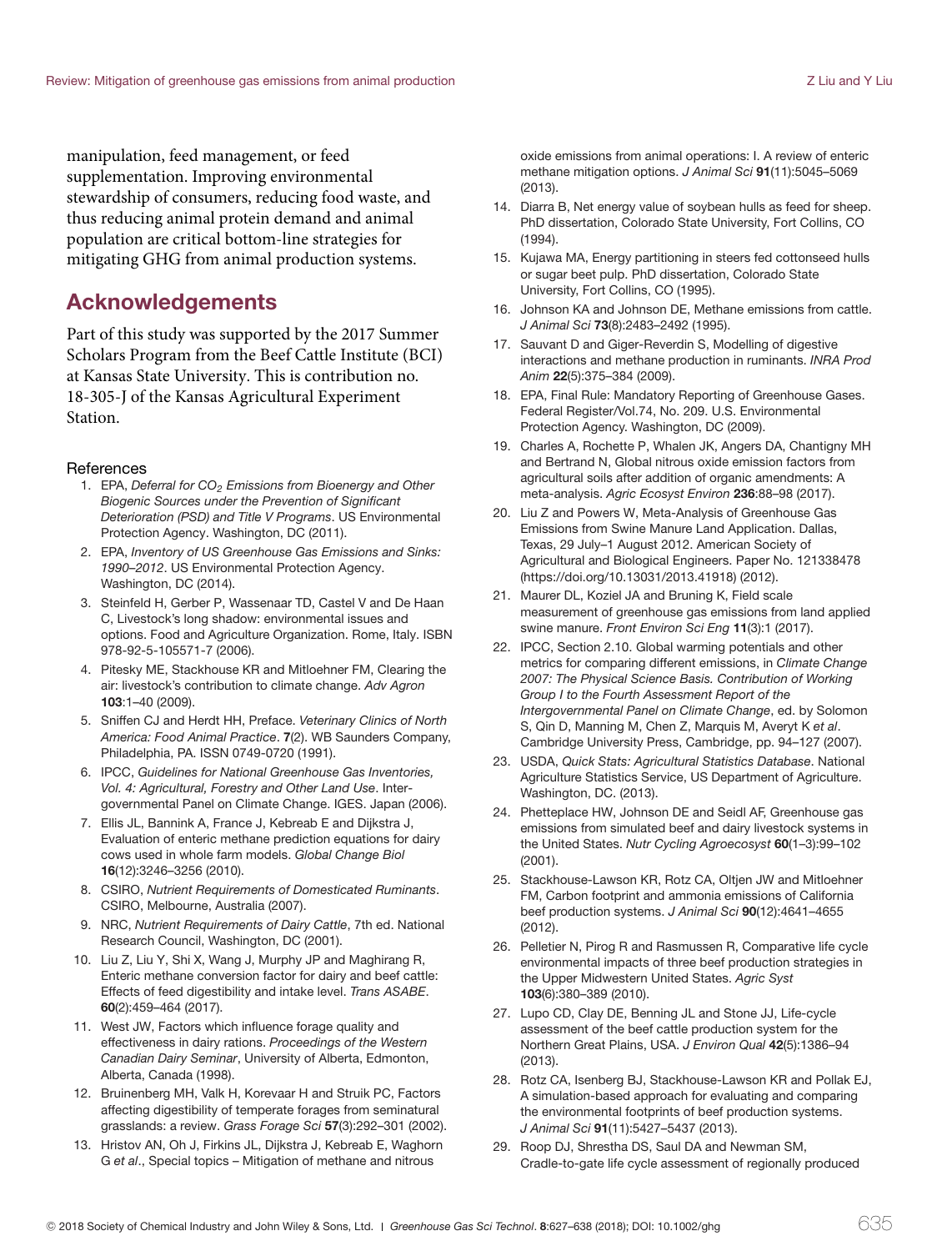beef in the northwestern US. Trans ASABE **57**(3):927–935 (2014).

- 30. Rotz CA, Asem-Hiablie S, Dillon J and Bonifacio H, Cradle-to-farm gate environmental footprints of beef cattle production in Kansas, Oklahoma, and Texas. J Animal Sci **93**(5):2509–2519 (2015).
- 31. Beauchemin KA, Janzen HH, Little SM, McAllister TA and McGinn SM, Life cycle assessment of greenhouse gas emissions from beef production in western Canada: A case study. Agric Syst **103**(6):371–379 (2010).
- 32. Tichenor NE, Peters CJ, Norris GA, Thoma G and Griffin TS, Life cycle environmental consequences of grass-fed and dairy beef production systems in the Northeastern United States. J Cleaner Prod **142**:1619–1628 (2017).
- 33. Vergé XP, Dyer JA, Desjardins RL and Worth D, Greenhouse gas emissions from the Canadian beef industry. Agric Syst **98**(2):126–34 (2008).
- 34. DeRamus HA, Clement TC, Giampola DD and Dickison PC, Methane emissions of beef cattle on forages. J Environ Qual **32**(1):269–277 (2003).
- 35. Thoma G, Popp J, Nutter D, Shonnard D, Ulrich R, Matlock M et al., Greenhouse gas emissions from milk production and consumption in the United States: A cradle-to-grave life cycle assessment circa 2008. Int Dairy J **31**:S3–14 (2013).
- 36. Flysjö A, Cederberg C, Henriksson M and Ledgard S, The interaction between milk and beef production and emissions from land use change–critical considerations in life cycle assessment and carbon footprint studies of milk. J Cleaner Prod **28**:134–142 (2012).
- 37. Thoma G, Nutter D, Ulrich R, Maxwell C, Frank J and East C, National Life Cycle Carbon Footprint Study for Production of US Swine. National Pork Board, Des Moines, IA. (2011).
- 38. de Vries M and de Boer IJ, Comparing environmental impacts for livestock products: a review of life cycle assessments. Livest Sci **128**(1):1–11 (2010).
- 39. Pelletier N, Environmental performance in the US broiler poultry sector: Life cycle energy use and greenhouse gas, ozone depleting, acidifying and eutrophying emissions. Agr Syst **98**(2):67–73 (2008).
- 40. Walser M, Carbon footprint. Encyclopedia of the Earth. [Online]. EOL (2013). Available http://www.eoearth.org/ view/article/150926 [24 May 2018].
- 41. WNA, Comparison of Lifecycle Greenhouse Gas Emissions of Various Electricity Generation Sources. World Nuclear Association. London, UK (2011).
- 42. USDA, Multi-state project S1032: Animal Production Systems: Synthesis of Methods to Determine Triple Bottom Line Sustainability from Findings of Reductionist Research. [Online]. NIMSS (2013). Available: https://www.nimss.org/ projects/view/mrp/outline/15636 [24 May 2018].
- 43. Lovett D, Lovell S, Stack L, Callan J, Finlay M, Conolly J, O'Mara FP, Effect of forage / concentrate ratio and dietary coconut oil level on methane output and performance of finishing beef heifers. Livest Prod Sci **84**(2):135–146 (2003).
- 44. McGeough EJ, O'Kiely P, Hart KJ, Moloney AP, Boland TM and Kenny DA, Methane emissions, feed intake, performance, digestibility, and rumen fermentation of finishing beef cattle offered whole-crop wheat silages differing in grain content 1. J Animal Sci **88**(8):2703–2716 (2010).
- 45. Aguerre MJ, Wattiaux MA, Powell JM, Broderick GA and Arndt C, Effect of forage-to-concentrate ratio in dairy cow

diets on emission of methane, carbon dioxide, and ammonia, lactation performance, and manure excretion. *J Dairy Sci* **94**(6):3081–3093 (2011).

- 46. Ferraretto LF, Crump PM and Shaver RD, Effect of cereal grain type and corn grain harvesting and processing methods on intake, digestion, and milk production by dairy cows through a meta-analysis. J Dairy Sci **96**(1):533–550 (2013).
- 47. Archimède H, Eugène M, Magdeleine CM, Boval M, Martin C, Morgavi DP et al., Comparison of methane production between C3 and C4 grasses and legumes. Anim Feed Sci Technol **166**:59–64 (2011).
- 48. Sun XZ, Waghorn GC, Hoskin SO, Harrison SJ, Muetzel S and Pacheco D, Methane emissions from sheep fed fresh brassicas (Brassica spp.) compared to perennial ryegrass (Lolium perenne). Anim Feed Sci Technol **176**(1–4):107–116 (2012).
- 49. Doreau M, Ferlay A, Rochette Y and Martin C, Effects of dehydrated lucerne and soya bean meal on milk production and composition, nutrient digestion, and methane and nitrogen losses in dairy cows receiving two different forages. Animal **8**(3):420–430 (2014).
- 50. Hales KE, Cole NA and MacDonald JC, Effects of corn processing method and dietary inclusion of wet distillers grains with solubles on energy metabolism, carbon−nitrogen balance, and methane emissions of cattle. J Animal Sci **90**(9):3174–3185 (2012).
- 51. Giger-Reverdin S, Morand-Fehr P and Tran G, Literature survey of the influence of dietary fat composition on methane production in dairy cattle. Livest Prod Sci **82**(1):73–79 (2003).
- 52. Eugène M, Massé D, Chiquette J and Benchaar C, Meta-analysis on the effects of lipid supplementation on methane production in lactating dairy cows. Can J Anim Sci **88**(2):331–337 (2008).
- 53. Beauchemin KA, McGinn SM, Benchaar C and Holtshausen L, Crushed sunflower, flax, or canola seeds in lactating dairy cow diets: Effects on methane production, rumen fermentation, and milk production. J Dairy Sci **92**(5):2118–2127 (2009).
- 54. Grainger C, Williams R, Clarke T, Wright AD and Eckard RJ, Supplementation with whole cottonseed causes long-term reduction of methane emissions from lactating dairy cows offered a forage and cereal grain diet. J Dairy Sci **93**(6):2612–2619 (2010).
- 55. Moate PJ, Williams SR, Grainger C, Hannah MC, Ponnampalam EN and Eckard RJ, Influence of cold-pressed canola, brewers grains and hominy meal as dietary supplements suitable for reducing enteric methane emissions from lactating dairy cows. Anim Feed Sci Technol **166**:254–264 (2011).
- 56. Grainger C and Beauchemin KA, Can enteric methane emissions from ruminants be lowered without lowering their production? Anim Feed Sci Technol **166**:308–320 (2011).
- 57. Patra AK, The effect of dietary fats on methane emissions, and its other effects on digestibility, rumen fermentation and lactation performance in cattle: A meta-analysis. Livest Sci **155**(2):244–254 (2013).
- 58. Martin C, Rouel J, Jouany JP, Doreau M and Chilliard Y, Methane output and diet digestibility in response to feeding dairy cows crude linseed, extruded linseed, or linseed oil1. J Animal Sci **86(**10):2642–2650 (2008).
- 59. Schingoethe DJ, Kalscheur KF, Hippen AR and Garcia AD, Invited review: The use of distillers products in dairy cattle diets. J Dairy Sci **92**(12):5802–5813 (2009).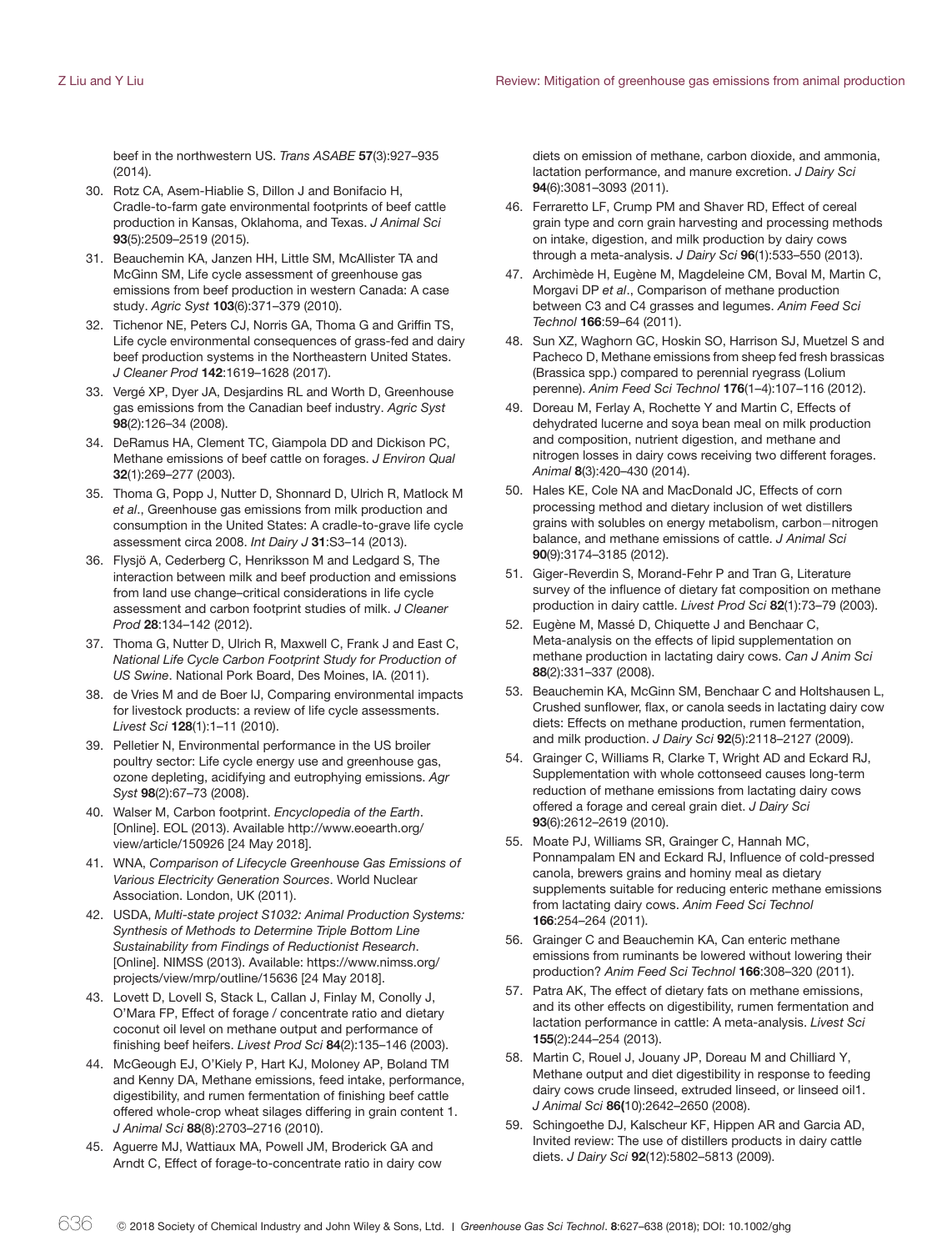- 60. Śliwiński BJ, Kreuzer M, Wettstein HR and Machmüller A, Rumen fermentation and nitrogen balance of lambs fed diets containing plant extracts rich in tannins and saponins, and associated emissions of nitrogen and methane. Arch Anim Nutr **56**(6):379–392 (2002).
- 61. Jayanegara A, Leiber F and Kreuzer M, Meta-analysis of the relationship between dietary tannin level and methane formation in ruminants from in vivo and in vitro experiments. J Anim Physiol Anim Nutr **96**(3):365–375 (2012).
- 62. Goel G and Makkar HP, Methane mitigation from ruminants using tannins and saponins. Trop Anim Health Prod **44**(4):729–739 (2012).
- 63. Grainger C, Clarke T, Auldist MJ, Beauchemin KA, McGinn SM, Waghorn GC et al., Potential use of Acacia mearnsii condensed tannins to reduce methane emissions and nitrogen excretion from grazing dairy cows. Can J Anim Sci **89**(2):241–251 (2009).
- 64. Leng RA, The Potential of Feeding Nitrate to Reduce Enteric Methane Production in Ruminants. A Report to the Department of Climate Change. Commonwealth Government of Australia. QLD, Australia (2008).
- 65. Van Zijderveld SM, Fonken B, Dijkstra J, Gerrits WJ, Perdok HB, Fokkink W et al., Effects of a combination of feed additives on methane production, diet digestibility, and animal performance in lactating dairy cows. J Dairy Sci **94**(3):1445–1454 (2011).
- 66. Hulshof RB, Berndt A, Gerrits WJ, Dijkstra J, Van Zijderveld SM, Newbold JR et al., Dietary nitrate supplementation reduces methane emission in beef cattle fed sugarcane-based diets. J Animal Sci **90**(7):2317–2323 (2012).
- 67. Huhtanen P and Hetta M, Comparison of feed intake and milk production responses in continuous and change-over design dairy cow experiments. Livest Sci **143**(2):184–194 (2012).
- 68. Dewhurst R, Milk production from silage: comparison of grass, legume and maize silages and their mixtures. Agri Food Sci **22**(1):57–69 (2013).
- 69. Hristov AN, Oh J, Lee C, Meinen R, Montes F, Ott T et al., Mitigation of greenhouse gas emissions in livestock production – A review of technical options for non- $CO<sub>2</sub>$ emissions, edited by Gerber PJ, Henderson B and Makkar HPS. FAO Animal Production and Health Paper No. 177. Food and Agriculture Organization, Rome, Italy. ISBN 978-92-5-107658-3 (2013).
- 70. Knapp JR, Laur GL, Vadas PA, Weiss WP and Tricarico JM, Invited review: Enteric methane in dairy cattle production: Quantifying the opportunities and impact of reducing emissions. J Dairy Sci **97**(6):3231–3261 (2014).
- 71. Beauchemin KA, Janzen HH, Little SM, McAllister TA and McGinn SM, Mitigation of greenhouse gas emissions from beef production in western Canada – evaluation using farm-based life cycle assessment. Anim Feed Sci Technol **166**:663–677 (2011).
- 72. Basarab JA, Beauchemin KA, Baron VS, Ominski KH, Guan LL, Miller SP et al., Reducing GHG emissions through genetic improvement for feed efficiency: effects on economically important traits and enteric methane production. Animal **7**(2):303–315 (2013).
- 73. Külling DR, Menzi H, Kröber TF, Neftel A, Sutter F, Lischer P et al., Emissions of ammonia, nitrous oxide and methane from different types of dairy manure during storage as affected by dietary protein content. J Agric Sci **137**(2):235–250 (2001).
- 74. Velthof GL, Nelemans JA, Oenema O and Kuikman PJ, Gaseous nitrogen and carbon losses from pig manure derived from different diets. J Environ Qual **34**(2):698–706 (2005).
- 75. Lee C, Hristov AN, Heyler KS, Cassidy TW, Long M, Corl BA et al. Effects of dietary protein concentration and coconut oil supplementation on nitrogen utilization and production in dairy cows. J Dairy Sci **94(**11):5544–5557 (2011).
- 76. Thompson AG, Wagner-Riddle C and Fleming R, Emissions of  $N<sub>2</sub>O$  and CH<sub>4</sub> during the composting of liquid swine manure. Environ Monit Assess **91**(1–3):87–104 (2004).
- 77. Brown S, Kruger C and Subler S, Greenhouse gas balance for composting operations. J Environ Qual **37**:1396–1410 (2008).
- 78. Jiang T, Schuchardt F, Li G, Guo R and Zhao Y, Effect of C/N ratio, aeration rate and moisture content on ammonia and greenhouse gas emission during the composting. J Environ Sci **23**(10):1754–1760 (2011).
- 79. Park KH, Jeon JH, Jeon KH, Kwag JH and Choi DY, Low greenhouse gas emissions during composting of solid swine manure. Anim Feed Sci Technol **166**:550–556 (2011).
- 80. Peigné J and Girardin P, Environmental impacts of farm-scale composting practices. Water Air Soil Pollut **153**(1–4):45–68 (2004).
- 81. Guarino M, Fabbri C, Brambilla M, Valli L and Navarotto P, Evaluation of simplified covering systems to reduce gaseous emissions from livestock manure storage. Trans ASABE **49**(3):737–747 (2006).
- 82. VanderZaag AC, Gordon RJ, Glass VM and Jamieson RC, Floating covers to reduce gas emissions from liquid manure storages: a review. Appl Eng Agric **24**(5):657–671 (2008).
- 83. Hansen RR, Nielsen DA, Schramm A, Nielsen LP, Revsbech NP and Hansen MN, Greenhouse gas microbiology in wet and dry straw crust covering pig slurry. J Environ Qual **38**(3):1311–1319 (2009).
- 84. Liu Z, Anaerobic Digestion of Livestock Manure: Feasibility and Factors to Consider. Kansas State University Agricultural Experiment Station and Cooperative Extension Service. Manhattan, KS (2015).
- 85. Roos KF, Martin JH and Moser MA, AgSAR Handbook: A Manual for Developing Biogas Systems at Commercial Farms in the United States, 2nd edn. US Environmental Protection Agency, Washington, DC (2004).
- 86. Clemens J, Trimborn M, Weiland P and Amon B, Mitigation of greenhouse gas emissions by anaerobic digestion of cattle slurry. Agric Ecosyst Environ **112**(2–3):171–177 (2006).
- 87. Prapaspongsa T, Poulsen TG, Hansen JA and Christensen P, Energy production, nutrient recovery and greenhouse gas emission potentials from integrated pig manure management systems. Waste Manage Res **28**(5):411–422 (2010).
- 88. Nyakatawa EZ, Mays DA, Way TR, Watts DB, Torbert HA and Smith DR, Tillage and fertilizer management effects on soil-atmospheric exchanges of methane and nitrous oxide in a corn production system. Appl Environ Soil Sci **2011**, Article ID 475370. (2011).
- 89. Powell JM, Jokela WE and Misselbrook TH, Dairy slurry application method impacts ammonia emission and nitrate leaching in no-till corn silage. J Environ Qual **40**(2):383–392 (2011).
- 90. Dell CJ, Meisinger JJ and Beegle DB, Subsurface application of manures slurries for conservation tillage and pasture soils and their impact on the nitrogen balance. J Environ Qual **40**(2):352–361 (2011).